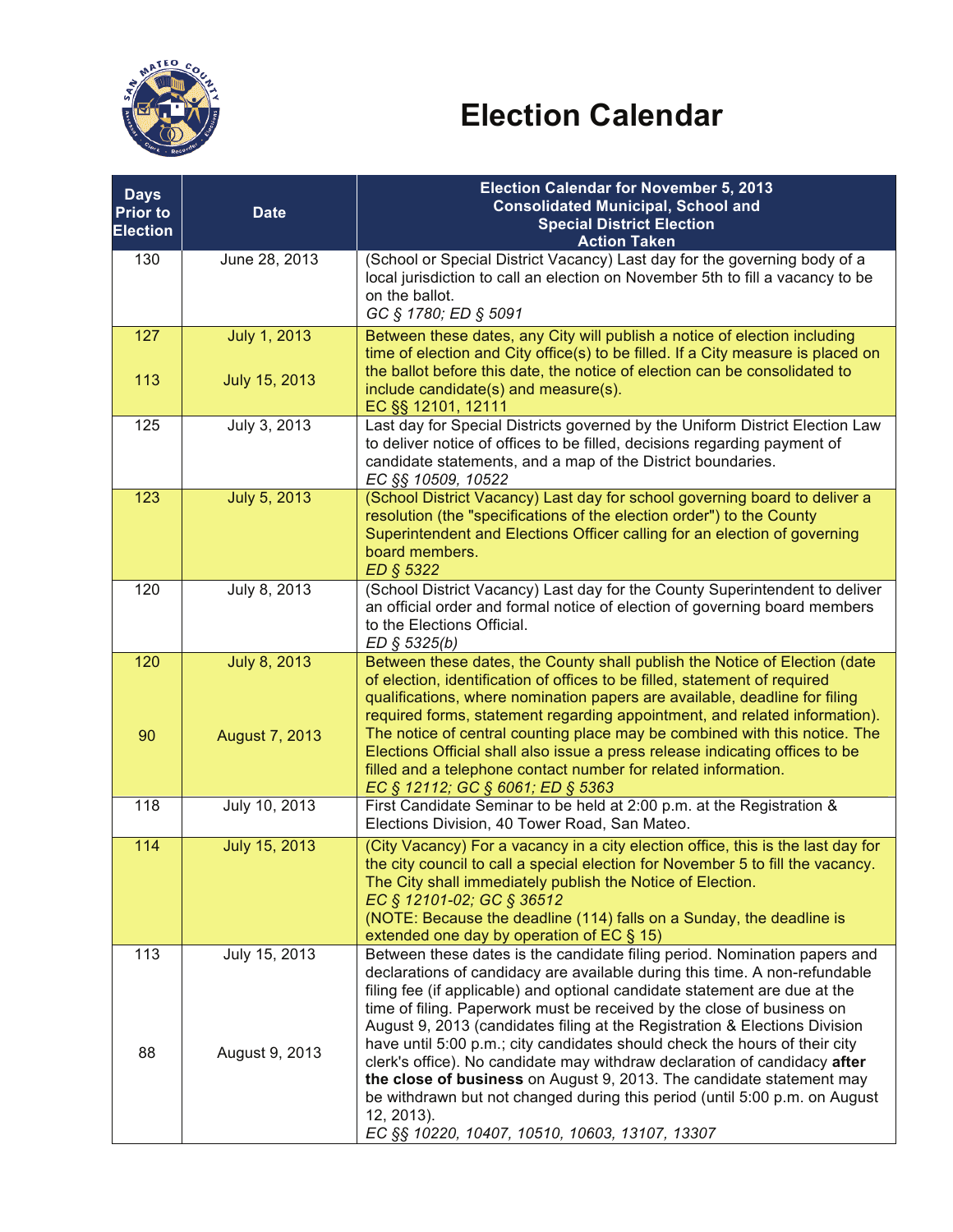| 106      | July 22, 2013                     | Second Candidate Seminar to be held at 10:00 a.m. at the Registration &<br>Elections Division, 40 Tower Road, San Mateo.                                                                                                                                                                                                                                                                                                                                                                                                                              |
|----------|-----------------------------------|-------------------------------------------------------------------------------------------------------------------------------------------------------------------------------------------------------------------------------------------------------------------------------------------------------------------------------------------------------------------------------------------------------------------------------------------------------------------------------------------------------------------------------------------------------|
| 103      | July 25, 2013                     | Data Seminar to be held at 2:00 p.m. at the Registration & Elections<br>Division, 40 Tower Road, San Mateo.                                                                                                                                                                                                                                                                                                                                                                                                                                           |
| 97       | July 31, 2013                     | Last day to file semiannual campaign statements for the period ending June<br>30 if required, by all candidates, organizations, committees, and slate<br>mailer organizations.<br>GC §§ 84200, 84218                                                                                                                                                                                                                                                                                                                                                  |
| 88       | August 9, 2013                    | (School District Measure) Last day for a school governing board to deliver<br>a resolution (the "specifications of the election order") to the Elections<br>Officer calling for an election on a measure.<br>ED § 5322                                                                                                                                                                                                                                                                                                                                |
| 88       | <b>August 9, 2013</b>             | Last day for a local entity to request election services and consolidation<br>from the San Mateo County Board of Supervisors for the November 5th<br>election by filing with the Board of Supervisors and submitting a copy of the<br>resolution of its governing board requesting the consolidation to the<br>Elections Officer.<br>EC §§ 1405, 10002, 10403, 12001                                                                                                                                                                                  |
| 88       | August 9, 2013                    | Last day to submit nomination documents (declaration of candidacy and<br>nomination papers to Elections Official - due by 5:00 p.m., city candidates<br>should check the hours of their city clerk's office).<br>EC §§ 8020(b), 10510(a)                                                                                                                                                                                                                                                                                                              |
| 88       | August 9, 2013                    | Last day (until 5:00 p.m.) for a candidate who has qualified for the ballot to<br>withdraw their candidacy. (City candidates should check the hours of their<br>city clerk's office).<br>EC § 10510(a), 10603.                                                                                                                                                                                                                                                                                                                                        |
| 88<br>78 | August 9, 2013<br>August 19, 2013 | 10-Calendar day public review period begins August 9 at 5:00 p.m. and<br>ends August 19 at 5:00 p.m. for all documents filed as of the filing deadline<br>of August 9. Between these dates any registered voter or the Elections<br>Officer may seek a writ of mandate or injunction requiring any or all of the<br>materials to be amended or deleted if found to be misleading or inaccurate.<br>Documents subject to this review include resolutions, ordinances,<br>declarations and candidate statements.<br>EC §§ 9190, 9295, 9380, 9509, 13313 |
| 85       | August 12, 2013                   | Except as provided in EC § 13309, 5:00 p.m. today is the last day for a<br>candidate to withdraw the candidate's statement. Candidates may<br>withdraw, but not change their statements.<br>EC $$13307(a)(3)$                                                                                                                                                                                                                                                                                                                                         |
| 85       | August 12, 2013                   | County to publish a notice regarding County, School District & Special<br>District measures, the dates for submitting primary arguments and<br>rebuttals, the 10-day public examination period, the hours of opening and<br>closing of the polls, and the central ballot counting location.<br>EC §§ 9502, 10242; GC § 6061; ED § 5363                                                                                                                                                                                                                |
| 83       | August 14, 2013                   | Candidate Filing Period closes at the close of business today (5:00 p.m.) for<br>extended offices. Extended filing periods occur when a non-term limited<br>incumbent does not file for re-election, and the extension only applies to<br>non-incumbent candidates for such an office.<br>EC §§ 8022(b), 10407                                                                                                                                                                                                                                        |
| 83       | August 14, 2013                   | Last day for an order of election calling for a ballot measure to be amended<br>or withdrawn. A resolution of the legislative body that issued the order of<br>election must be filed with the Elections Official by today in order to amend<br>or withdraw a ballot measure.<br>EC § 9605                                                                                                                                                                                                                                                            |
| 82       | August 15, 2013                   | Random Alpha Drawing is conducted to determine the order in which<br>candidate names will appear on the ballot and letters that will be assigned<br>to each ballot measure.<br>EC §§ 13112, 13116                                                                                                                                                                                                                                                                                                                                                     |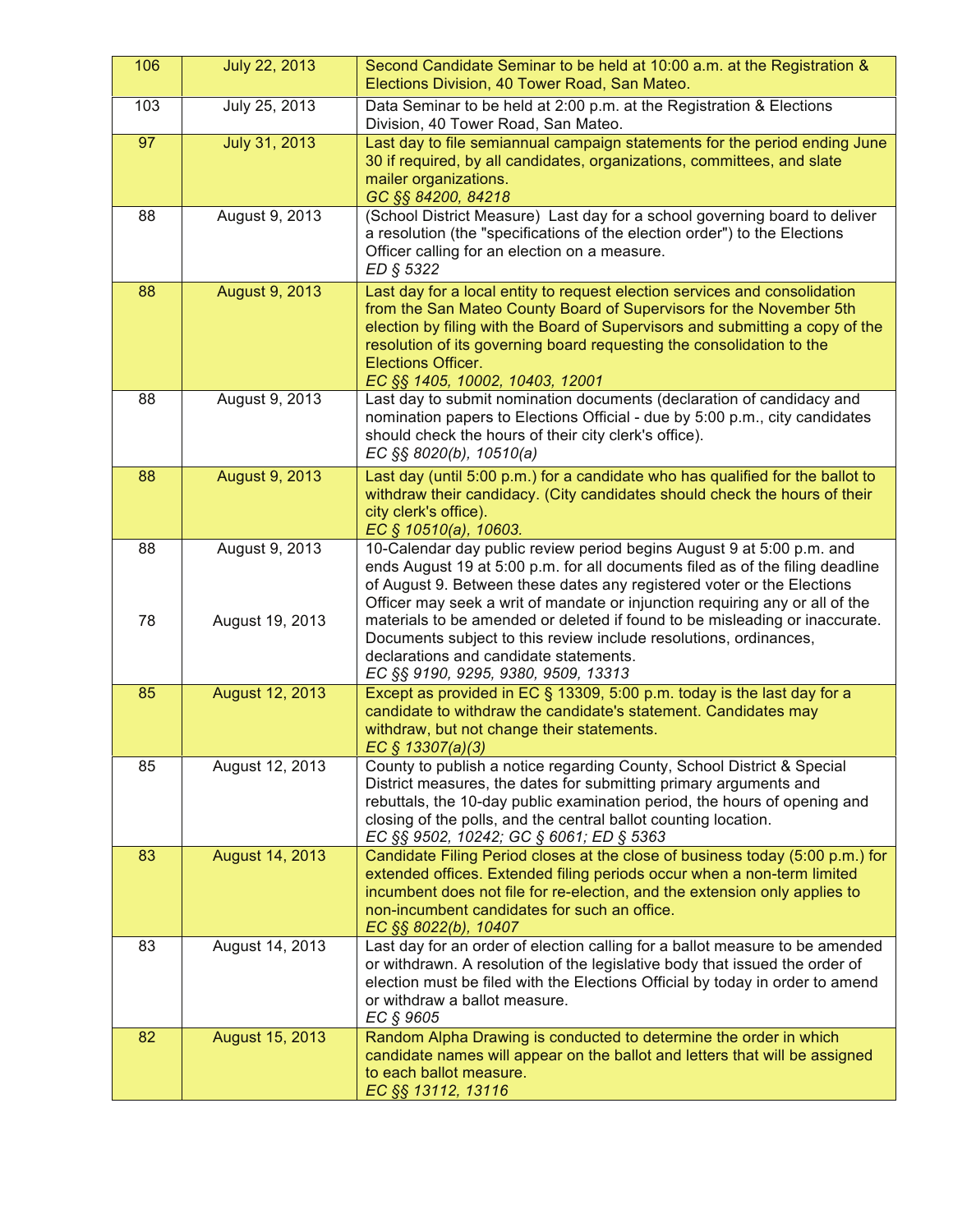| 82             | August 15, 2013    | Last day for a candidate whose filing period ended on the 83rd day to<br>withdraw candidate statement. The statement may be withdrawn, but not<br>changed, until 5:00 p.m.<br>EC §§ 13307(a)(3)                                                                                       |
|----------------|--------------------|---------------------------------------------------------------------------------------------------------------------------------------------------------------------------------------------------------------------------------------------------------------------------------------|
| 81             | August 16, 2013    | For consolidated elections, the names of the candidates to appear upon the<br>ballot where district, city, or other political subdivision offices are to be filled<br>shall be filed with the Elections Official by this date.<br>EC § 10403                                          |
| 81             | August 16, 2013    | Primary Arguments in favor of and against local measures are due by 5:00<br>p.m. Such arguments may be changed until and including today.<br>EC §§ 9162-63, 9282-83, 9286, 9315-16, 9501-03                                                                                           |
| 81             | August 16, 2013    | 10-Calendar day review period begins August 16 at 5:00 p.m. and ends<br>August 26 at 5:00 p.m. for Primary Arguments filed in favor of and against<br>measures. Between these dates any registered voter or the Elections                                                             |
| 71             | August 26, 2013    | Officer may seek a writ of mandate or injunction requiring any or all of the<br>materials to be amended or deleted of found to be misleading or inaccurate.<br>EC §§ 9190, 9295, 9380, 9509                                                                                           |
| 71             | August 26, 2013    | Rebuttal Arguments for measures where a primary argument was filed both<br>in favor and against are due. Such arguments may be changed until and<br>including today.<br>EC §§ 9163, 9167, 9285-86, 9316-17, 9501-04                                                                   |
| 71             | August 26, 2013    | Impartial Analysis for measures are due.<br>EC §§ 9160, 9163, 9167, 9280, 9285-86, 9313-14, 9316-17, 9500-04                                                                                                                                                                          |
| 71             | August 26, 2013    | 10-Calendar day review period begins August 26 at 5:00 p.m. and ends<br>September 5 at 5:00 p.m. for Rebuttal Arguments filed in favor and/or<br>against measures and Impartial Analyses. Between these dates any                                                                     |
| 61             | September 5, 2013  | registered voter or the Elections Officer may seek a writ of mandate or<br>injunction requiring any or all of the materials to be amended or deleted if<br>found to be misleading or inaccurate.<br>EC §§ 9190, 9295, 9380, 9509                                                      |
| 61             | September 5, 2013  | Any city that requests the Board of Supervisors to permit the Elections<br>Official to prepare the city's election materials shall supply the Elections<br>Official with a list of its precincts, or consolidated precincts, as applicable,<br>no later than this date.<br>EC § 10002 |
| 57             | September 9, 2013  | During this time write-in candidates must file a statement of write-in                                                                                                                                                                                                                |
| 14             | October 22, 2013   | candidacy and other required documentation with the Registration &<br>Elections Division.<br>EC § 8601                                                                                                                                                                                |
| 50             | September 16, 2013 | By this date each County must send the report of registration, reflecting the<br>total number of voters as of September 6, 2013 to the Secretary of State.<br>EC § 2187                                                                                                               |
| 40             | September 26, 2013 | First Pre-election campaign committee statement is due for the period<br>ending September 21, 2013.<br>GC § 84200.8                                                                                                                                                                   |
| 40             | September 26, 2013 | Between these dates, the County Sample Ballot & Official Voter Information                                                                                                                                                                                                            |
| 21             | October 15, 2013   | Pamphlet and the State Voter Information Guide will begin mailing to each<br>voter who is registered at least 29 days prior to the election.<br>EC §§ 9094, 13303-04, 13306                                                                                                           |
| 29             | October 7, 2013    | Between these dates, any registered voter may request a Vote by Mail                                                                                                                                                                                                                  |
| $\overline{7}$ | October 29, 2013   | Ballot. Any requests received prior to October 7, 2013, will be kept until this<br>period and then processed.<br>EC § 3001                                                                                                                                                            |
| 16             | October 20, 2013   | Contributions made by or received by a candidate or committee of \$1,000                                                                                                                                                                                                              |
| 1              | November 4, 2013   | or more per source must be reported within 24 hours during this period.<br>GC § 84203                                                                                                                                                                                                 |